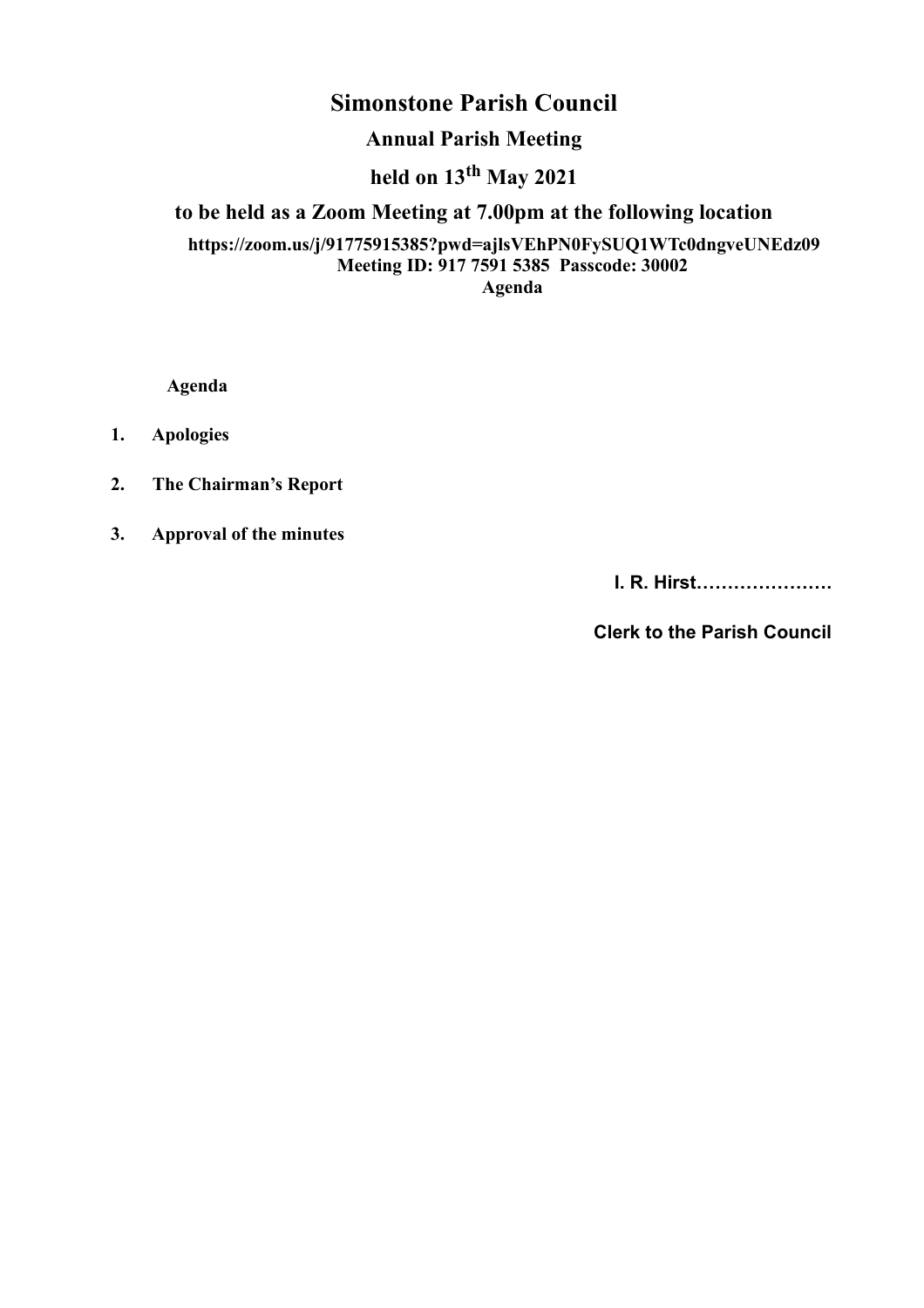# **Simonstone Parish Council**

# **Parish Council Zoom Meeting**

**to be held at after the Annual Parish meeting on 13th May 2021 By email under the emergency powers for Parish Councils Section 78 of the Coronavirus Act 2020 Click on link below from 6.45pm onwards to Join Zoom Meeting https://zoom.us/j/91775915385?pwd=ajlsVEhPN0FySUQ1WTc0dngveUNEdz09 Meeting ID: 917 7591 5385 Passcode: 300027**

**AGENDA**

**Attendances** 

**Apologies**

#### **21/56. Appointment of Parish Council Chairman**

#### **21/57. Appointment of Parish Council vice-Chairman**

#### **21/58. Appointment of Councillors to server on the bodies below;-**

| <b>Office</b>                               | 2019-2021                                                          | 2021-2022 |
|---------------------------------------------|--------------------------------------------------------------------|-----------|
| RV Parish Liaison<br>$\bullet$<br>Committee | Robert McKelvey<br>٠                                               |           |
| LA Local Councils<br>$\bullet$              | Robert McKelvey<br>$\bullet$                                       | $\bullet$ |
| Parish Planning Area                        | As Allocated by the<br>٠<br>Chairman                               |           |
| Governance Panel.<br>$\bullet$              | David Peat<br>$\bullet$                                            | $\bullet$ |
| <b>Bank Signatories</b>                     | Clifton Pollard<br>$\bullet$                                       |           |
| Championsimonston<br>For the Elderly        | Robert McKelvey<br>٠<br>Greenra Norse<br>$\bullet$                 |           |
| Read Simonstone<br>Village Hall             | Greera Norse, Robert<br>٠<br>McKelvey                              |           |
| Martholme Greenway                          | John Barker, Grayham<br>$\bullet$<br>Meloy, and Elisa<br>Hargreave |           |
| Lenghsman<br>Coordinator                    | Stephen Finn, Clifton<br>Pollard                                   |           |
| <b>District Councillor</b>                  | David Peat & Richard<br>$\bullet$<br><b>Bennett</b>                |           |

#### **21/59. Declaration of Pecuniary and non-Pecuniary Interests**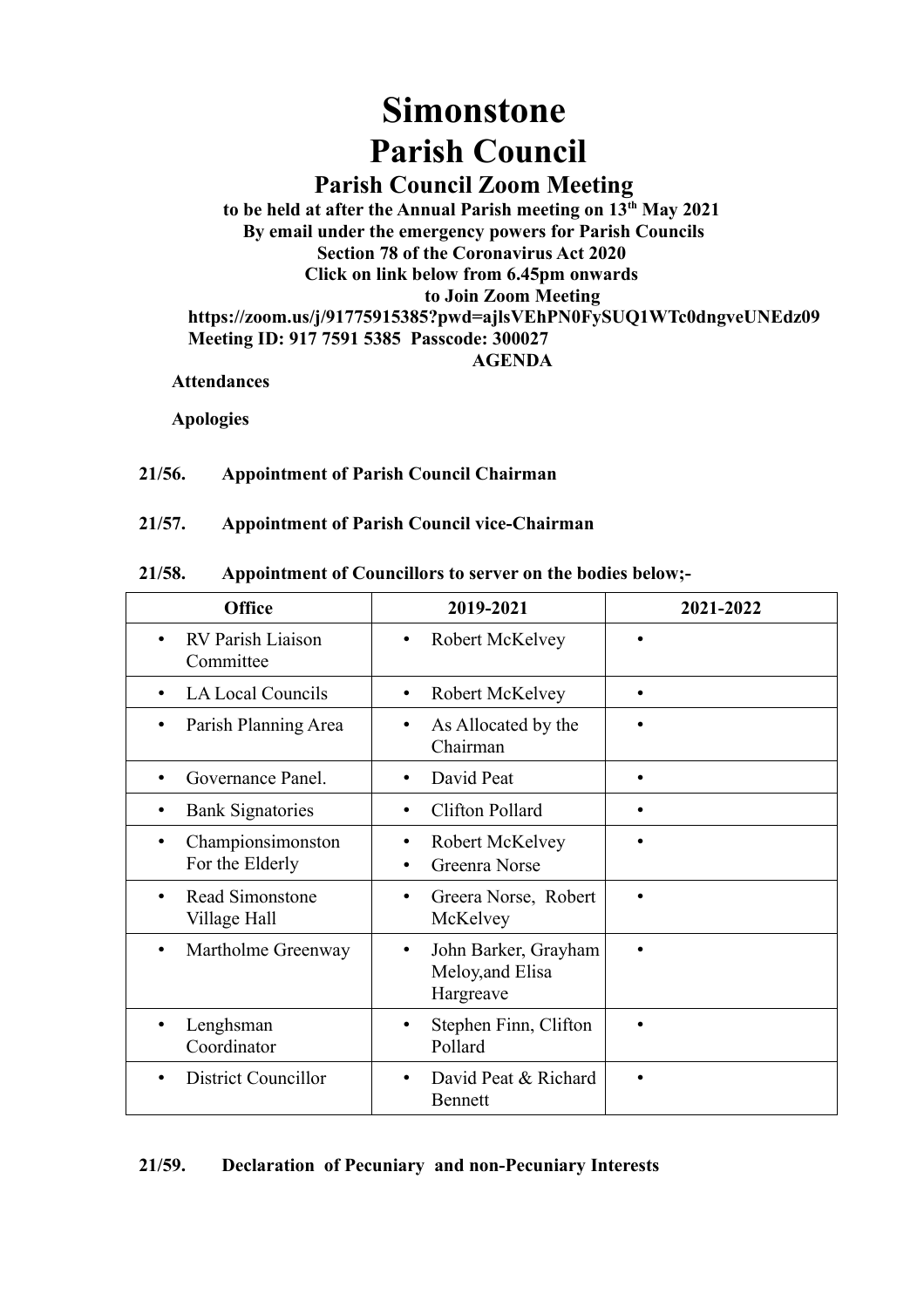#### 21/60. **Minutes of the meeting held on 8 th April 2021 for approval**

- 21/61. **Public Participation.** (open forum on any village matter to last no more than 15 minutes 3 minutes per speaker)
- 21/62. **M**atters raised from previous meetings

#### 21/63. **Clerk's report** -

- 1. Marthome Greenway. RVBC are due to issue a report concerning Litter/Dog bins. There has been a response on 2 of the proposals, 1 Whins Lane is not a suitable location for a bin due to the servicing of one. A suggestion has been put forward that 2 alternative sites be considered near the junction of Trapp Lane and and Whins Lane or on the western side of Trapp Lane below the Junction. A response is awaited. The second response regarding moving one of the Stork Green bins was welcomed.
- **2. Flower beds** Simonstone Lane. he beds were prepared for seeding and a cheque for £50 was received as a contribution towards the flower seed was received and was banked. After consultation with the Readstone Environment Group who made recommendations, the seed was ordered and sown. The grass will be sown in the next week

#### 21/64. **Governance Review the** documents to be forwarded by email

- 1. Parish Council Risk Assessment
- 2. Code of Conduct
- 3. Transparency procedure
- 4. Computer website procedure.
- 21/65. **Civic Sunday**. The Service this year was due to be held at St Peters Church. The location for the reception needs to be decided. As there will be no vicar after the end of month, possible dates are restricted . Read Parish Council will consider the  $26<sup>th</sup>$  September for a joint the event in RSVH
- 21/66. **Christmas celebrations.** Councillor Pollard will report on the discussion with Read Parish Council concerning the arrangements for this year's event. Read Parish Council will confirm the the proposals made at the Simonstone Parish Council meeting, after their next Parish Council meeting
- 21/67. **RSVH Report** Councillor Rob McKelvey
- 21/68. **Martholme Greenway.** Councillor Barker to report. RVBC had enquired if the bin had been installed and no response has been received so far.
- 21/69. **Coun. Finn**-
	- 1. Online Banking for the Parish Council. Barclays is willing to allow the Parish Council to have 2 authorization setup should it be required. The credit card has been ordered will be available soon.
	- 2. Updating the Parish Plan, The current one was completed in 2013.